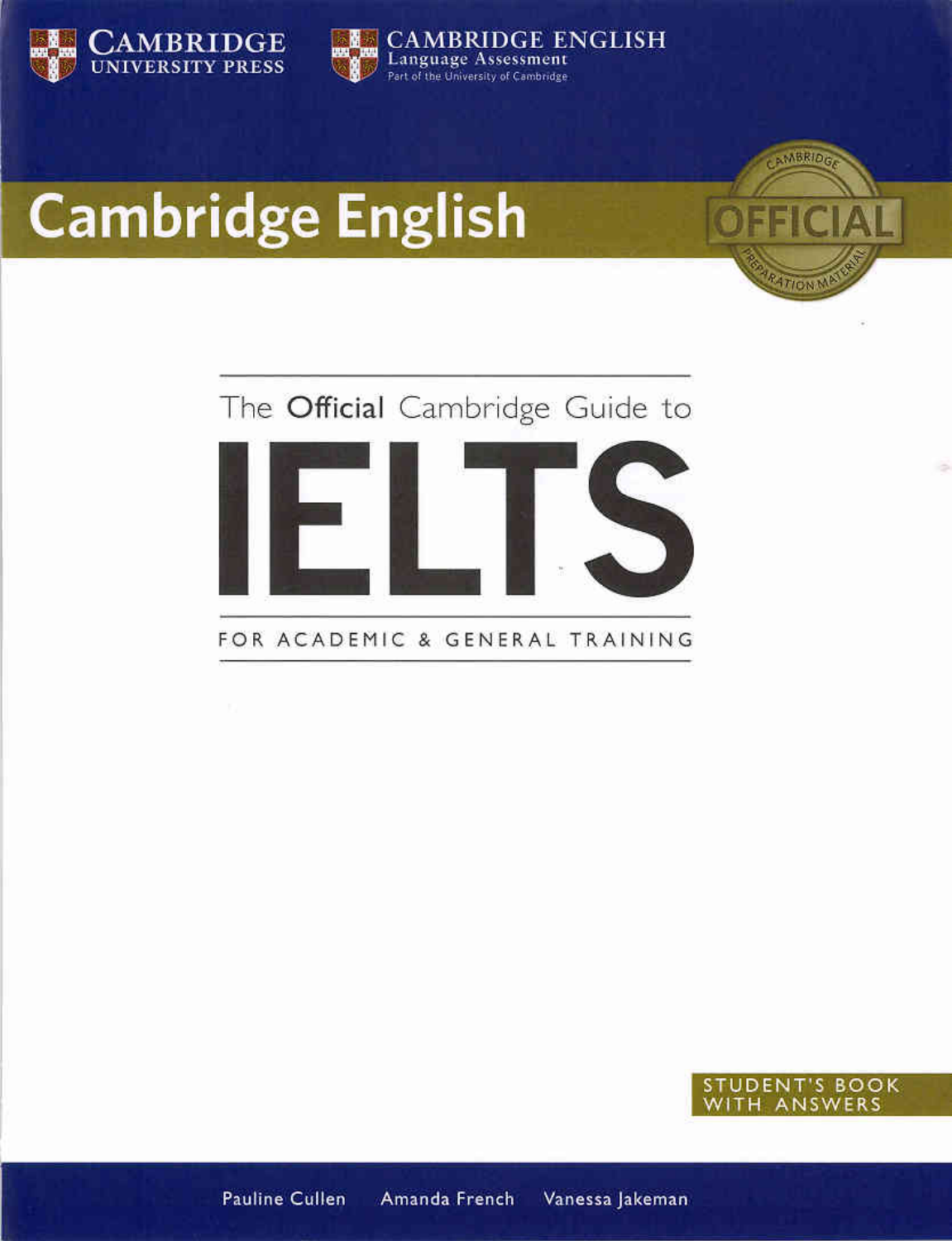# **Contents**

|    |    | <b>Introduction</b>                      | p5  |
|----|----|------------------------------------------|-----|
|    |    | <b>IELTS Summary</b>                     | p7  |
|    |    | <b>IELTS Listening skills</b>            | p13 |
| 1. |    | Getting ready to listen                  | pIS |
|    |    | 1 Understanding the context              | p15 |
|    |    | 2 Using the correct spelling             | p16 |
|    |    | 3 Writing numbers                        | p17 |
|    |    | 2 Following a conversation               | p18 |
|    |    | 1 Identifying the speakers               | p18 |
|    |    | 2 Identifying function                   | p19 |
|    |    | 3 Understanding categories               | p21 |
| з  |    | Recognising paraphrase                   | p22 |
|    |    | 1 Identifying distractors                | p22 |
|    |    | 2 Recognising paraphrase                 | p23 |
|    |    | 3 Selecting from a list                  | p24 |
| 4  |    | Places and directions                    | p25 |
|    |    | 1 Describing a place                     | p25 |
|    |    | 2 Following directions                   | p27 |
|    |    | 3 Labelling a map                        | p28 |
| 5  |    | Listening for actions and processes      | p29 |
|    |    | 1 Understanding mechanical parts         | p29 |
|    |    | 2 Describing an action or process        | p31 |
|    | 3  | Describing a process                     | p32 |
| 6  |    | Attitude and opinion                     | p33 |
|    |    | 1 Identifying attitudes and opinions     | p33 |
|    |    | 2 Persuading and suggesting              | p34 |
|    |    | 3 Reaching a decision                    | p35 |
|    |    | Following a lecture or talk              | p36 |
|    | 1. | Identifying main ideas                   | p36 |
|    |    | 2. Understanding how ideas are connected | p38 |
|    |    | 3 Understanding an explanation           | p38 |
|    |    | <b>8</b> Contrasting ideas               | p39 |
|    | Ŀ. | Signposting words                        | p39 |
|    | 2  | Comparing and contrasting ideas          | p40 |
|    | 3  | Using notes to follow a talk             | p41 |

|    | <b>IELTS Reading skills</b>              | p42 |  |
|----|------------------------------------------|-----|--|
| 1. | <b>Reading strategies</b>                | p44 |  |
|    | 1 Using the features of a Reading        |     |  |
|    | passage                                  | p44 |  |
|    | 2 Skimming a passage and speed reading   | p46 |  |
|    | 3 Global understanding                   | p47 |  |
|    | 2 Descriptive passages                   | p48 |  |
|    | 1 Scanning for detail                    | p48 |  |
|    | 2 Using words from the passage           | p49 |  |
|    | 3 Notes/flow-chart/diagram completion    | p50 |  |
|    | 3 Understanding the main ideas           | p55 |  |
|    | 1 Identifying the main idea              | p55 |  |
|    | 2 Understanding the main points          | p57 |  |
|    | 3 Identifying information in a passage   | p58 |  |
|    | 4 Locating and matching information      | p59 |  |
|    | Identifying types of information<br>1    | p59 |  |
|    | 2 Locating and matching information      | p60 |  |
|    | 3 How ideas are connected                | p63 |  |
|    | 5 Discursive passages                    | p64 |  |
|    | 1 Discursive passages                    | p64 |  |
|    | 2 Identifying theories and opinions      | p66 |  |
|    | 3 Matching features                      | p67 |  |
|    | 6 Multiple-choice questions              | p70 |  |
|    | 1 Understanding longer pieces of text    | p70 |  |
|    | 2 Different types of multiple choice     | p71 |  |
|    | 3 Identifying a writer's purpose         | p72 |  |
|    | 7 Opinions and attitudes                 | p73 |  |
|    | 1 Argumentative texts                    | p73 |  |
|    | 2 Identifying the writer's views/claims. | p75 |  |
|    | 3 Identifying grammatical features       | p76 |  |
| 8  | <b>General Training Reading</b>          |     |  |
|    | 1 The General Training Reading paper     | p78 |  |
|    | 2 Dealing with multiple texts            | p83 |  |
|    | 3 Understanding work-related texts       | p84 |  |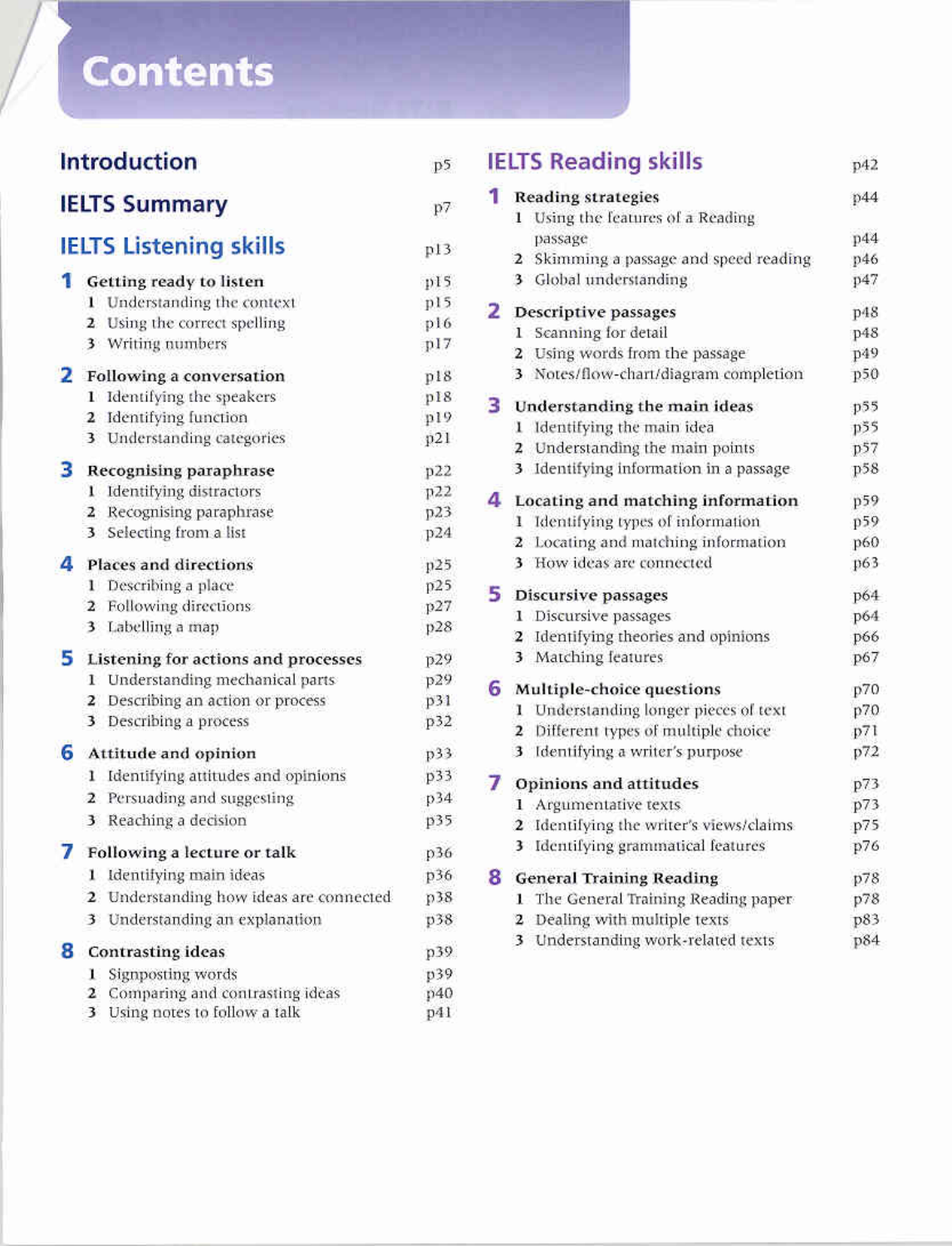#### Contents

## **IELTS Writing**

| Academic Writing Task 1-                               |      |
|--------------------------------------------------------|------|
| Describing a chart, table or graph                     | p93  |
| Understanding graphs, tables and charts<br>x.          | p93  |
| 2 More complex charts                                  | p96  |
| Improving your Task Achievement score<br>3             | p97  |
| <b>2</b> Academic Writing Task 1 - Comparing           |      |
| and contrasting graphs and tables                      | p100 |
| 1 Avoiding repetition                                  | p100 |
| 2 Comparing and contrasting data                       | p102 |
| 3 Grammatical Accuracy - describing                    |      |
| numbers and figures accurately                         | p104 |
| 3 Academic Writing Task 1-                             |      |
| <b>Describing diagrams</b>                             | p106 |
| I Understanding a diagram                              | p106 |
| 2 Describing a process - coherence                     |      |
| and cohesion                                           | p107 |
| 3 Lexical Resource - being accurate                    | p108 |
| 4 Academic Writing Task 1-                             |      |
| <b>Describing maps</b>                                 | p110 |
| Describing a map<br>ı.                                 | p110 |
| 2 Describing changes in a place                        | p111 |
| 3 Grammatical Accuracy                                 | p112 |
| <b>5</b> General Training Writing Task $1 -$           |      |
| A letter                                               | p113 |
| I Understanding the task                               | p113 |
| 2 Improving your score                                 | p115 |
| 3 Checking and correcting                              | p117 |
| <b>6</b> Writing Task $2$ – Getting ready to write     | p119 |
| Understanding the task<br>B.                           | p119 |
| 2 Planning and organising your ideas                   | p120 |
| 3 Getting started - writing an                         |      |
| introduction                                           | p122 |
| Writing Task 2 - Expressing your                       |      |
| ideas clearly                                          | p124 |
| Linking ideas - cohesion<br>1.                         | p124 |
| Lexical Resource - avoiding repetition<br>$\mathbf{z}$ | p125 |
| Expressing a personal view<br>3.                       | p127 |
| 8 Writing Task 2 - Checking and                        |      |
| correcting                                             | p129 |
| Developing your ideas clearly<br>1.                    | p129 |
| Grammatical Accuracy<br>2                              | p130 |
| Assessing your language<br>3                           | p132 |

#### **IELTS Speaking** p134

|   | The Speaking Test - Part 1                               | p136  |
|---|----------------------------------------------------------|-------|
|   | 1 Getting ready to speak                                 | p.136 |
|   | 2 Part 1 - talking about familiar topics                 | p137  |
|   | Using the right tense - Grammatical<br>3                 |       |
|   | Range and Accuracy                                       | p138  |
|   | Part 2 - Giving a talk                                   | p140  |
|   | Understanding the task<br>1                              | p140  |
|   | Improving Fluency and Coherence<br>z                     | p142  |
|   | 3 Organising your notes and your talk                    | p143  |
| 3 | Part 3 - Talking about abstract topics                   | p145  |
|   | 1 Talking about abstract topics                          | p145  |
|   | 2 Agreeing and disagreeing                               | p147  |
|   | 3 Improving your Lexical Resource score                  | p148  |
|   | Checking, correcting and assessing                       | p149  |
|   | 1 Dealing with problems                                  | p149  |
|   | Pronunciation, intonation and 'chunking'<br>$\mathbf{z}$ | p150  |
|   | Assessing yourself and improving<br>3                    |       |
|   | your score                                               | p153  |
|   | Denetica Toete                                           |       |

### **Practice Tests**

p91

| Practice Test 1             | p154        |
|-----------------------------|-------------|
| Practice Test 2             | p173        |
| Practice Test 3             | p190        |
| Practice Test 4             | p207        |
| Practice Test 5             | p226        |
| Practice Test 6             | p246        |
| Practice Test 7             | p266        |
| General Training Test       | p286        |
| Practice Test 8             | p300        |
| General Training Test       | p319        |
| <b>Recording Scripts</b>    | p333        |
| <b>Answer Key</b>           | <b>p366</b> |
| <b>Sample Answer Sheets</b> | p397        |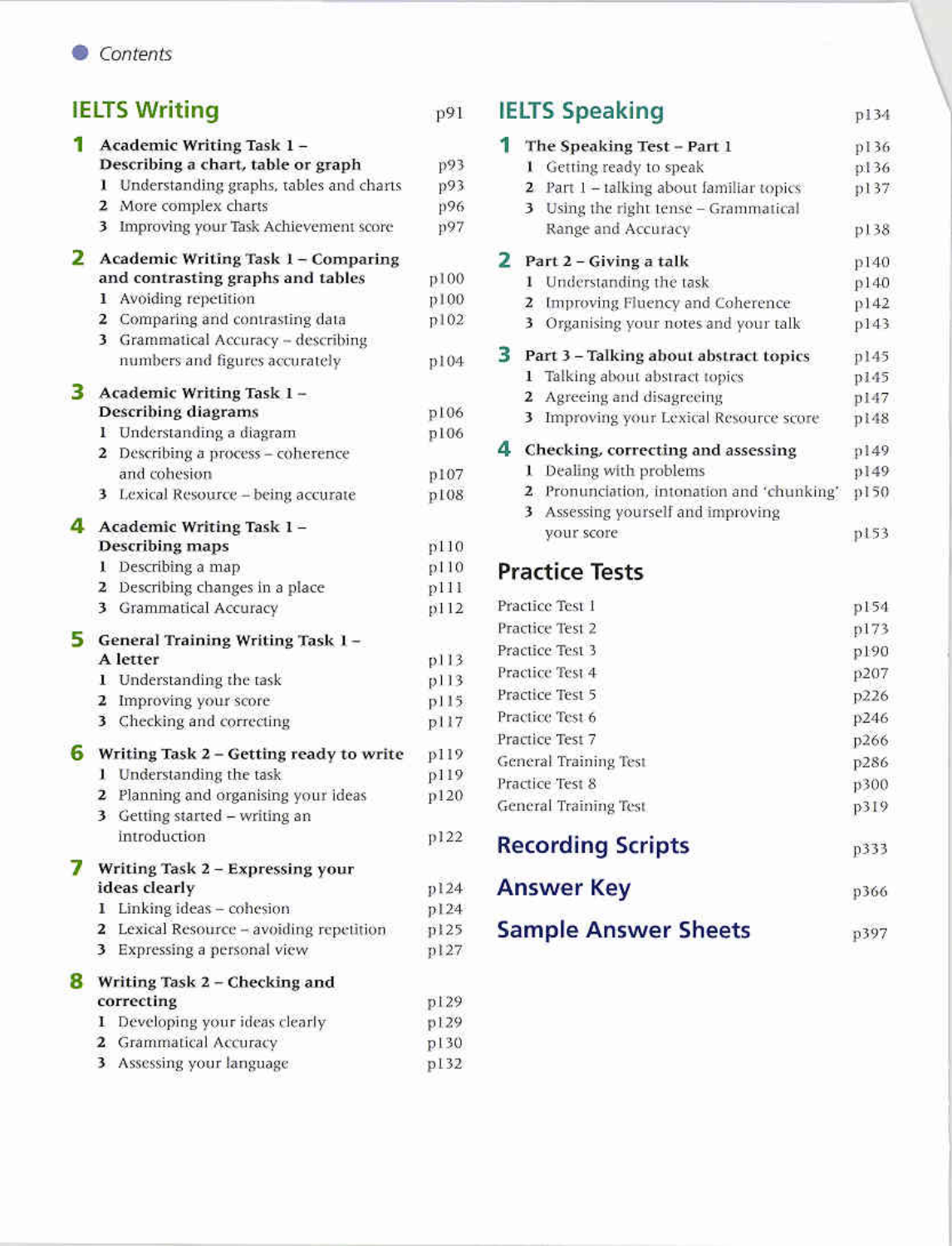## **Speaking skills**

#### The Speaking Test - Part 1 1

#### In this unit you will practise:

- getting ready to speak
- · using the correct tense
- talking about familiar topics
	- Grammatical Range and Accuracy

## 1 Getting ready to speak

The test has three different parts (Part 1, Part 2 and Part 3) and the examiner will use a script. This helps to make sure that the Speaking tests all follow the same pattern.

1.1 D Video 1 Watch the video and focus on what the examiner says. Complete part of the examiner's script below.

| Can I see your 4 ________________, please? |  |
|--------------------------------------------|--|
| Thank you, OK, that's fine.                |  |
|                                            |  |
|                                            |  |

- **1.2** What do you need to bring to the Speaking test?
- 1.3 Watch again and this time, focus on Sanem, the candidate. As you watch, answer the questions below.
	- 1 Choose the best adjectives to describe Sanem: shy, anxious, friendly, tense, calm, abrupt, confident.
	- 2 Which TWO descriptions below (A-E) apply to Sanem?
		- A She often looks down and avoids looking at the examiner.
		- **B** She makes good eye contact with the examiner.
		- C Her body language shows she is listening carefully.
		- **D** Her body language shows how nervous she is.
		- E The way she is sitting makes her seem a little rude.

Test Tip Make good eve contact with the examiner from the moment you enter the room, and answer in a polite and friendly way. Your body language is an important part of communicating.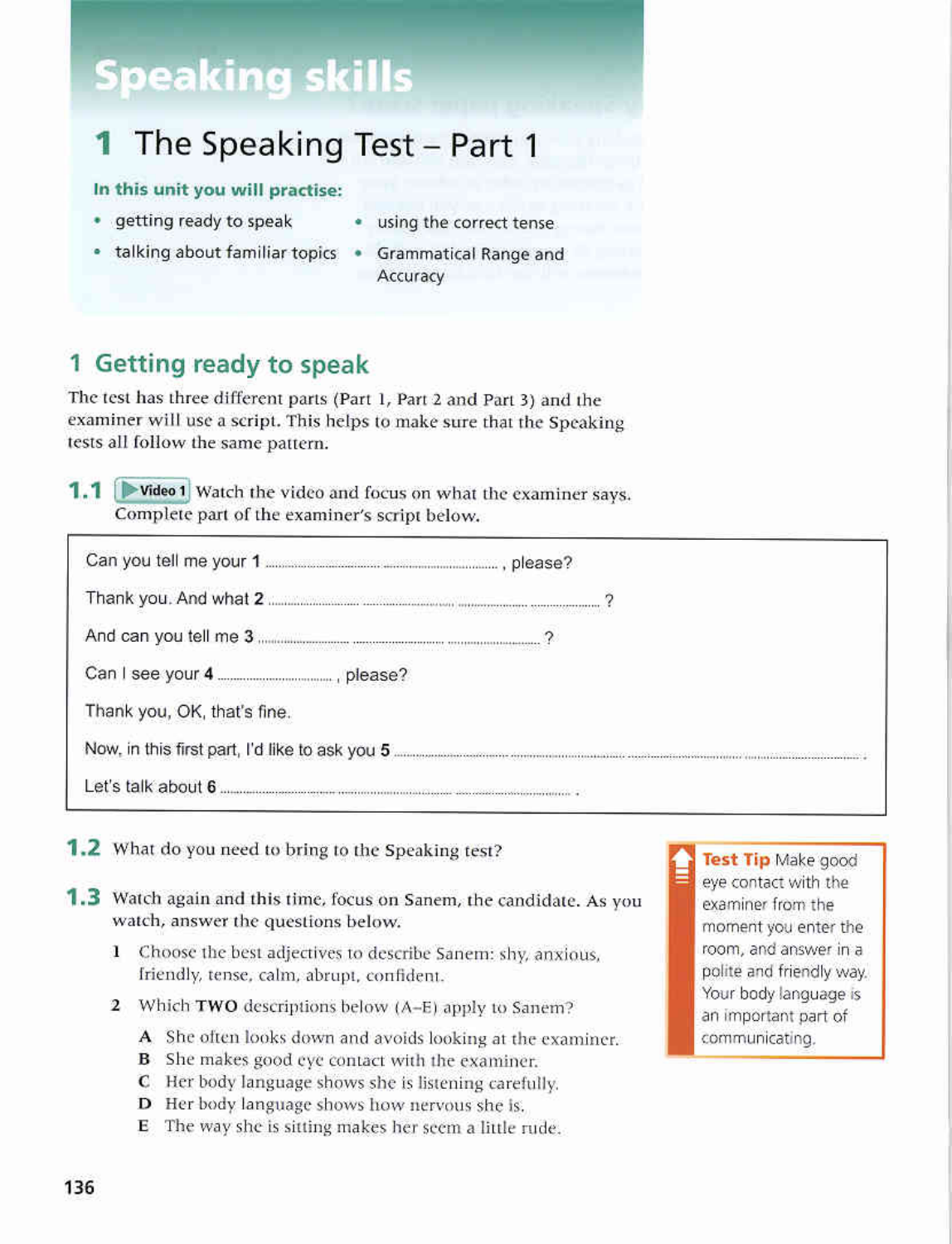The Speaking test is a formal situation, so it is important to use appropriate body language.

- **1.4** Put a tick  $(\checkmark)$  or a cross  $(\checkmark)$  to show which of these would be appropriate in the Speaking test.
	- A chewing gum because it helps you to stay calm
	- **B** drinking from a bottle of water
	- C checking your mobile phone
	- D using your mobile phone to time your interview
	- E wearing jeans and a T-shirt
	- F asking the examiner your score at the end of the test
	- G shrugging your shoulders to show you don't know or understand
	- H asking to leave the room for a moment during the test
- **1.5** If you can, video yourself being interviewed and think about your own body language. Are there any things you can improve?

## 2 Part 1 - talking about familiar topics

Part 1 will last for approximately five minutes. The examiner will ask you about familiar topics such as your family, or likes and dislikes.

2.1 Look at the questions below on the topic of home, and think about how you would answer them.

Let's talk about where you live.

- What do you like most about your home town/city? [Why?]
- Is your home town/city a popular place for tourists to visit? [Why/Why not?]
- . Do you think your home town/city has changed much in recent years? [Why/Why not?]
- 2.2 At the end of each question, there are follow-up questions in brackets. Why do you think the examiner sometimes uses them?
- 2.3 > Video 2 Watch a candidate called Emanuele answering the questions. As you listen, decide which statement below applies to Emanuele's answers.
	- A His answers are a little too short the examiner needs to ask follow-up questions.
	- **B** He is clearly giving a prepared speech.
	- C He answers naturally and fully.

Test Tip Make sure you arrive early for your test, so that you are not hurrying and have time to relax. If possible, visit the test centre before the day of your test, so that you are familiar with where you need to go.

**Test Tip The Speaking** test should be a natural conversation. If you try to give a prepared speech, the examiner will interrupt you and ask you a different question.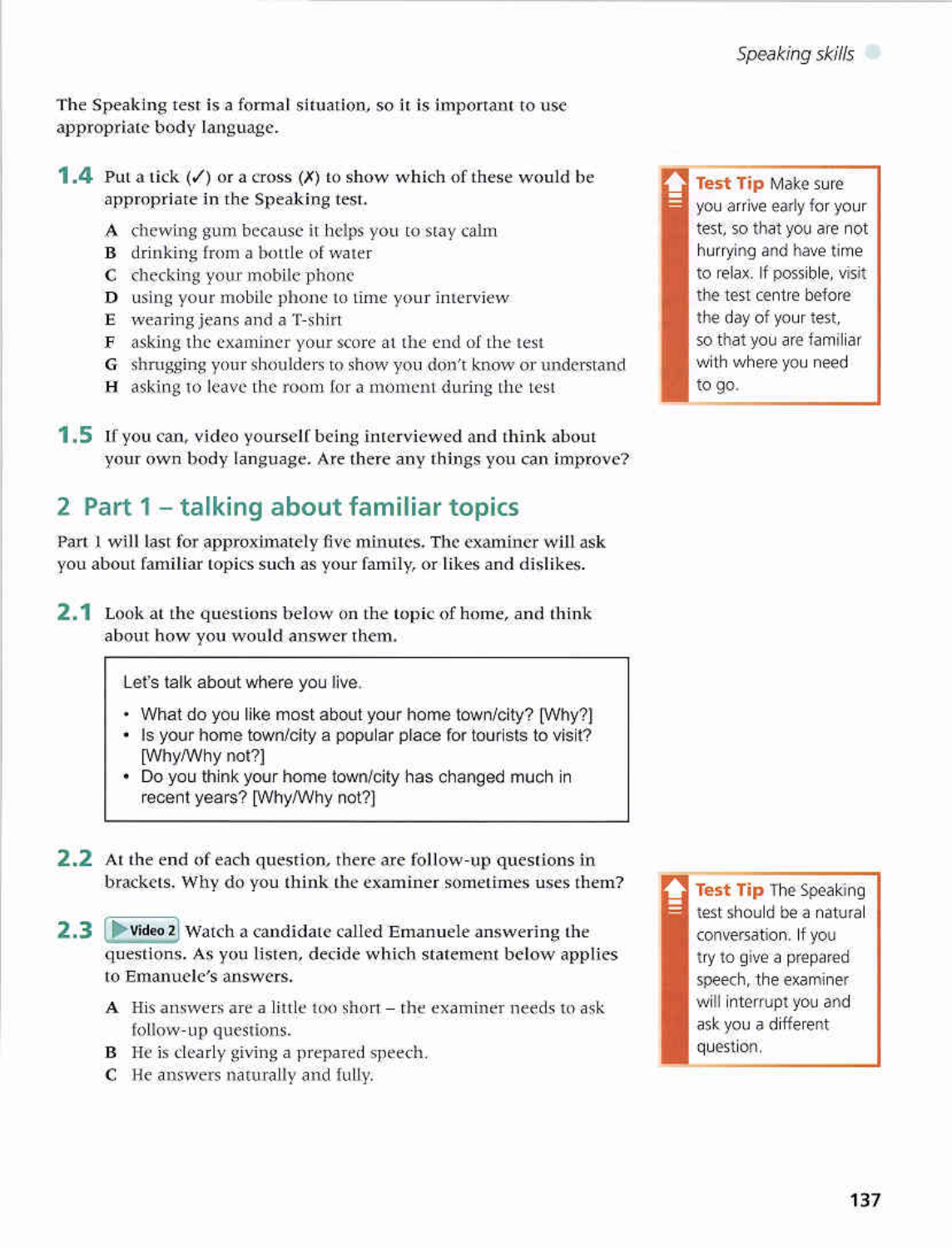2.4 Practise by answering the questions below. Record yourself if possible. Don't use any notes or learn a prepared answer.

- What food is typical of your home country? [Why do you think that is?]
- Are there any special festivals or celebrations in your town/city? [Can you tell me about that?]
- What advice would you give to a visitor to your town/city? [Why?]

**2.5** Listen back to your answers. Did you answer the questions fully? Would an examiner need to have used the questions in brackets?

## 3 Using the right tense – Grammatical Range and Accuracy

Your examiner will use four different criteria to assess your speaking level. One of these is Grammatical Range and Accuracy. To achieve a high score in this criterion, you need to use a range of tenses and structures accurately. In Part 1 of the Speaking test, you will be asked questions about two or three familiar topics. The questions will feature a variety of tenses.

3.1 Video 3 Watch a candidate called Saida answering questions about writing and music. As you listen, complete the examiner's questions below. You may need to watch more than once.

|   | What different types |  |
|---|----------------------|--|
| 2 | Do you prefer        |  |
| 3 | Do you write         |  |
| 4 | Do you like to       |  |
| 5 | Let's talk about     |  |

- 3.2 What tense should you use to answer each question? Listen again to see if Saida showed a range of tenses.
- 3.3 Look at these extracts from Saida's answers. Three of them contain a grammatical error. Find the mistakes and correct them.
	- 1 I prefer to email.
	- 2 If you send a letter by yourself, it means you are very appreciate this person.
	- 3 It depends on the situation. For example, for my studies, I prefer to type on a computer, but for my essays, I prefer to write by hand.
	- 4 I think less, because technology nowadays are really go fast.
	- 5 Not actually.
	- 6 I listen to music because it gives me energy.

Test Tip It's important to listen carefully to the examiner's questions so that you can answer in the correct tense. When answering yes / no questions, it is important to answer the question and then give reasons for your answer. Don't simply answer Yes or No.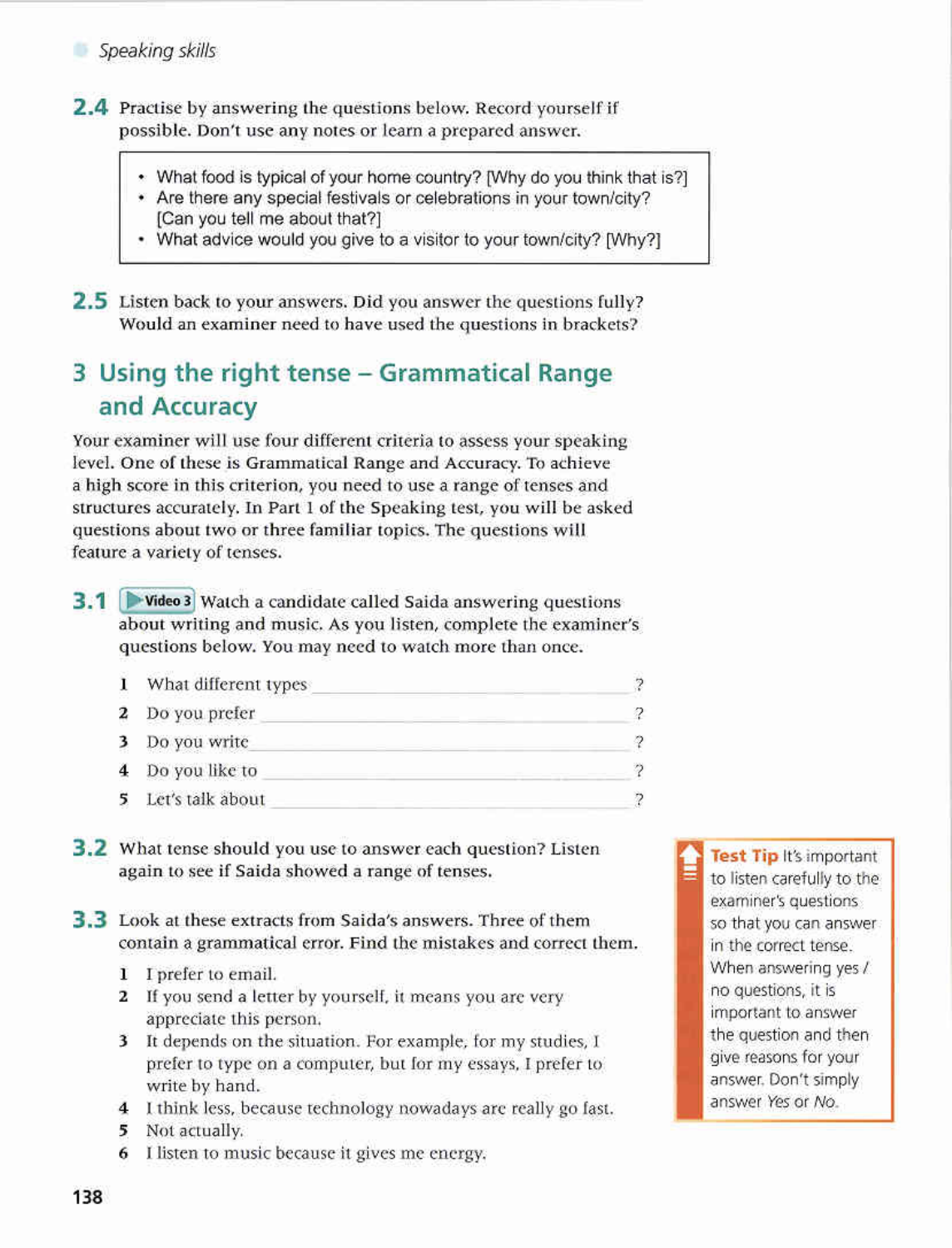Here are some other familiar topics that you may be asked about.

- computers
- reading
- · food · music
- · hobbies · studying
- 3.4 Try to say one sentence about your past, present and future experiences of each of the topics above. Pay attention to tenses.

Study Tip Spoken language is different to written language, and you may make more grammatical mistakes when you are speaking because there is less thinking time. Try recording yourself as you give the answers to the questions in these units. Then, write out your answers to see the type of mistakes you are making.

3.5 Think about how you would answer these questions.

- 1 Do you like to read the newspaper? [Why/Why not?]
- 2 Did you enjoy studying when you first started school? [Why/ Why not?]
- 3 Would you like to do any further study? [Why/Why not?]
- 4 Do you often go out at the weekends?
- 5 Have you always liked the same kind of music? [Why/Why not?]

#### 3.6 Which of the answers in the box can be used with questions 1-5?

| Not really.   | Yes, I do.      | No. I didn't.     | No, I haven't. |
|---------------|-----------------|-------------------|----------------|
| Yes, I have.  | Yes, there is.  | No, there aren't. |                |
| Yes, I would. | No, I wouldn't. | Yes, I did.       | No, I don't.   |

The answers in the box are a good start, but you need to give more detail and explain your answer.

3.7 Evideo 4 Watch Emanuele giving full answers to the following questions about music. As you listen, make a note of the information that he gives, and the different tenses that he uses. Correct any mistakes you hear.

- 1 Let's talk about music. How often do you listen to music?
- $2$  Why?
- 3 So, do you prefer to buy CDs or download music from the internet?
- 4 Have you always liked the same kind of music?
- 5 And is there a musical instrument that you would like to learn to play?
- 3.8 Answer each of the questions in 3.5 and 3.7 for yourself using an appropriate answer from the box. Give specific details.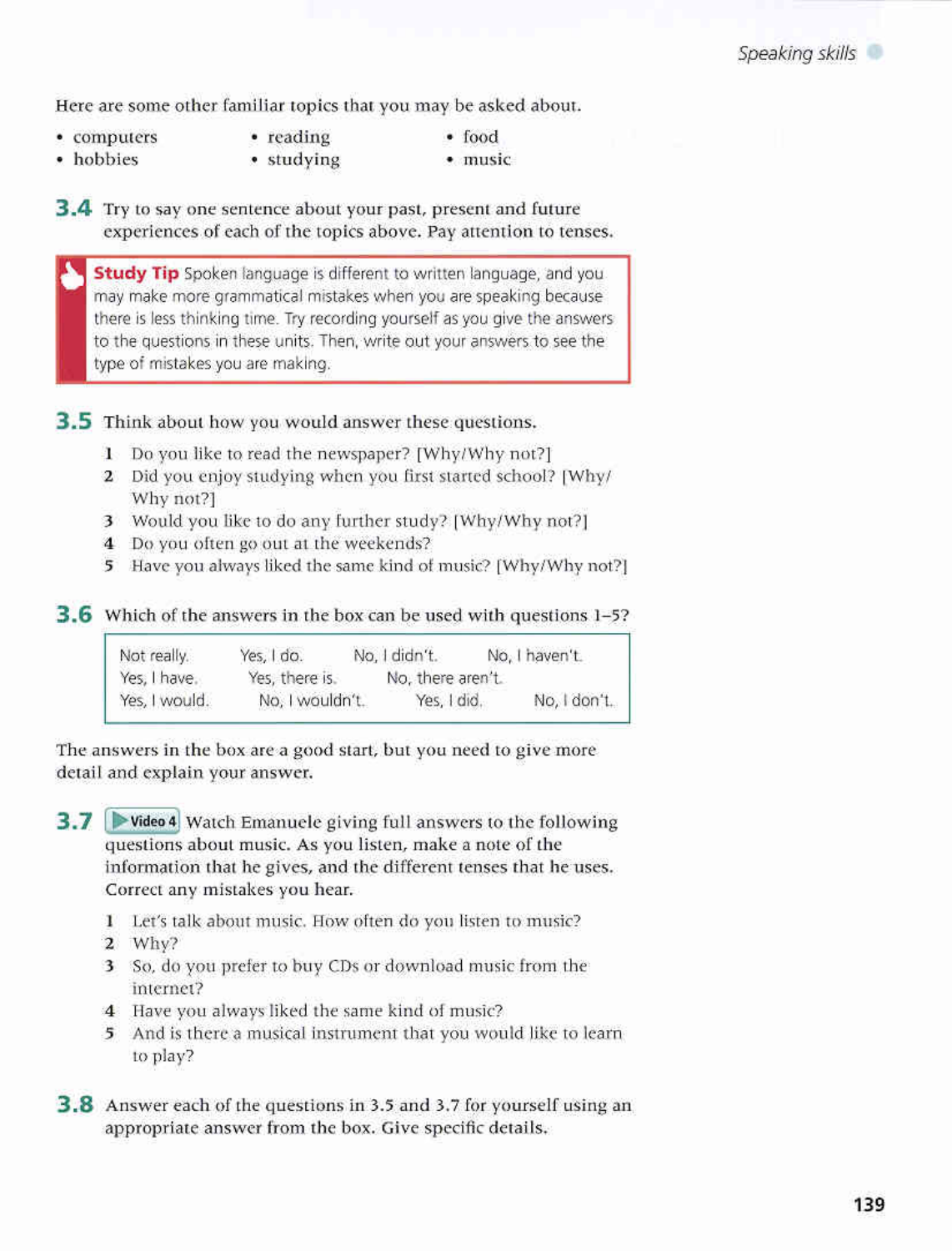## **Speaking skills**

#### Part 2 – Giving a talk 2

#### In this unit you will practise:

- . understanding the task . improving your Fluency and Coherence
- keeping going
- organising your notes and your talk

## 1 Understanding the task

In Part 2 of the Speaking test, you will be asked to talk about a specific topic. The examiner will give you a booklet showing your question, and the ideas you need to talk about. You will have time to make notes first.

1.1 Video 5 Watch the video and answer the following questions.

- 1 How long should you speak for?
- 2 How long will you have to make notes?
- 3 Will you need to bring paper and a pen?
- 4 Can you write on the booklet?
- 5 How will you know when to stop talking?

There are four instructions on your booklet telling you what to talk about. It is important to address each one. You will usually be asked to choose a person, place, time or thing and explain why you chose them. Also, you may be asked to describe one or two specific examples and talk about your own feelings or reactions.

1.2 Look at the task that Emanuele was given.

Describe a time when you helped someone. You should say: who you helped and why how you helped this person what the result was and explain how you felt about helping this person.

Before your talk, you will be given extra paper to make notes on. You need to make sure your notes cover each of the points listed. Writing down the key words in the task will help you to organise your thoughts and ideas.

**1.3** Fill in the notes below using key words from 1.2.

Notes: a time when I helped someone

• Who I helped  $\bullet$  How  $\bullet$  How I 3  $\cdot$  1  $\cdot$  2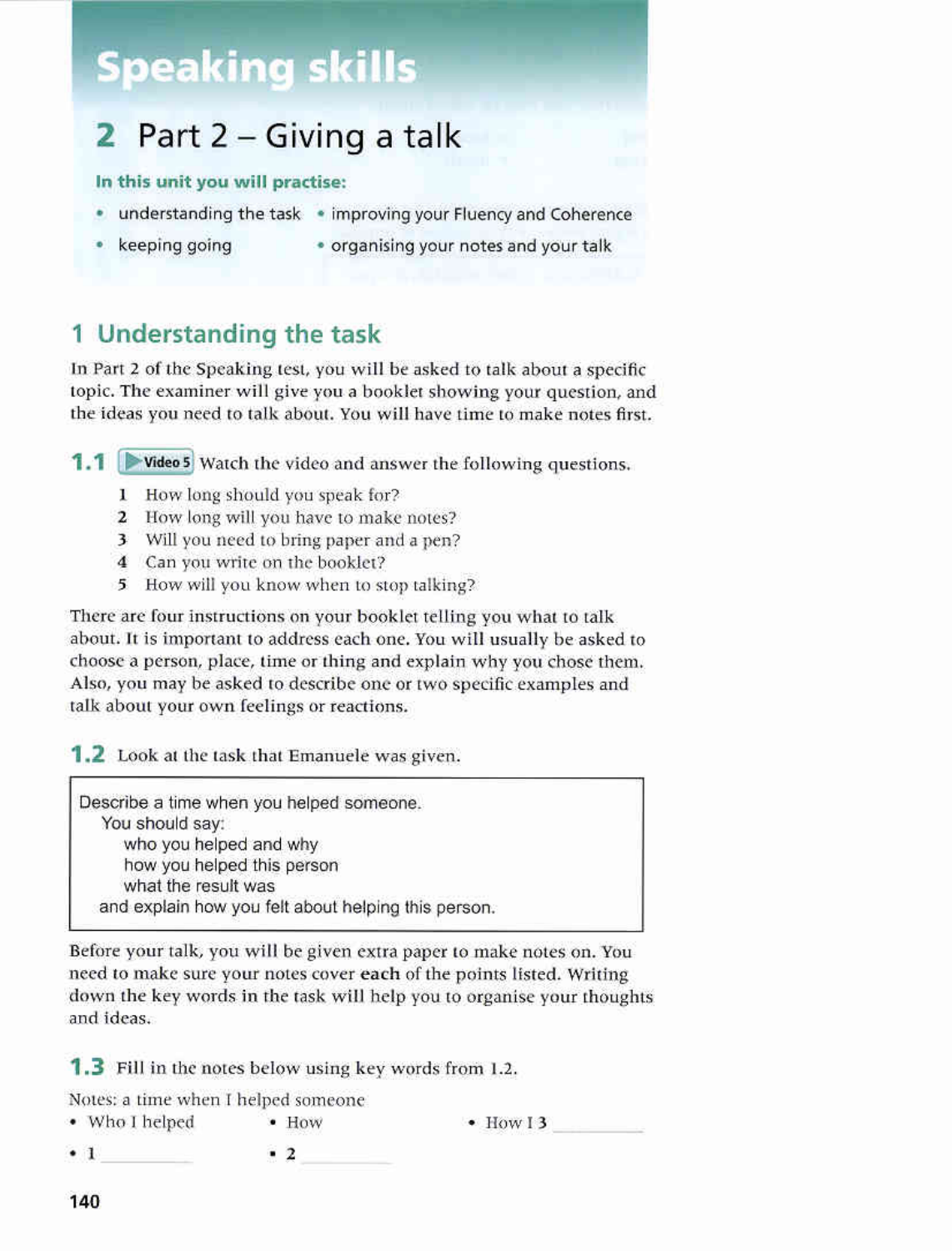- 1.4 Video 6 Check your answers to 1.3, set a timer and watch Emanuele giving his talk. As you listen, make notes on what he says about each of the points in the task.
- 1.5 How long did Emanuele speak for? Look at the notes you made from Emanuele's talk. What would you add to make his talk longer?
- 1.6 P Video 7 Some candidates run out of ideas after only one minute. Watch Saida's response. How does the examiner help?

If you run out of ideas after only one minute, you can

- look quickly at your notes.
- look at the question again (did you miss any details out?).
- refer back to an earlier point in your talk and add more.
- keep talking while you think.
- **1.7** The words in the box are useful to help you keep talking. Complete phrases 1-6 with a suitable word from the box. You may use any of the phrases more than once.

mentioned described add said as forgot else

- I said earlier ... 1
- 2 At the beginning I ...
- 3 I don't think I've ...
- 4 Now, what can I say?
- 
- 6 One thing I to mention ...
- 1.8 Video 8 Watch Sanem completing the task in 1.2. Does she cover all of the points in the task?
- 1.9 Video 9 Watch Sanem and Emanuele, talking at the end of Part 2. Write down the question the examiner asks.
	- Ÿ. 1 Sanem's rounding-off question:
	- $\overline{\mathcal{L}}$  $\overline{\mathbf{2}}$ Emanuele's rounding-off question:
- **1.10** It is important to answer all of the questions fully. Watch again and make a note of how the candidates extend their answer.

Test Tip As you talk, you should only look at your notes briefly. Don't read directly from your notes. Notice how each of the candidates in the videos keeps eye contact with the examiner.

Test Tip If you run out of ideas after one minute, give yourself a fresh start by looking at your notes or looking at the task in the booklet again.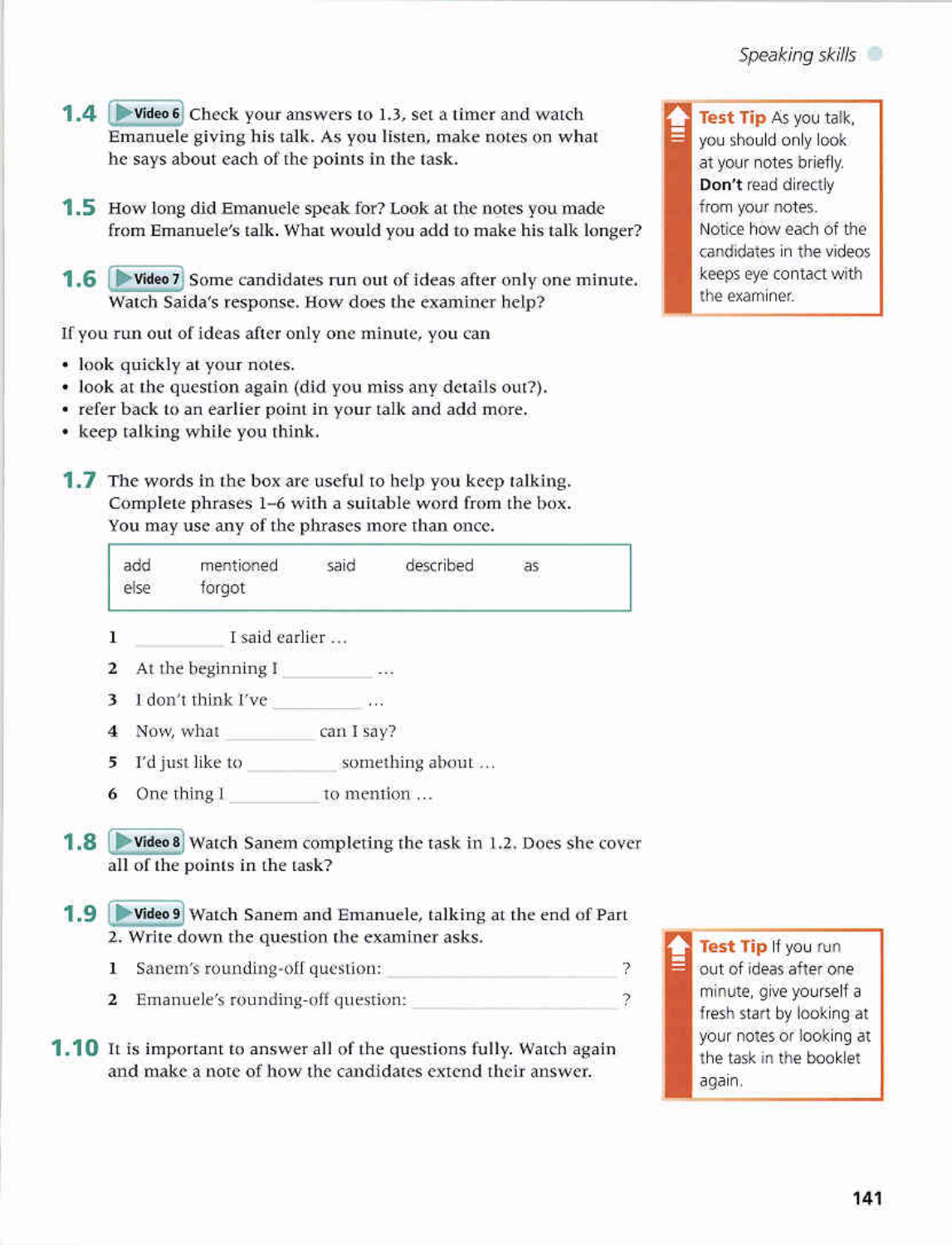

## 2 Improving Fluency and Coherence

Two of the criteria your examiner will use to assess your speaking are Coherence and Fluency. Coherence means how easy it is for the listener to follow and understand your ideas. Just as in writing, your notes can help you to organise and link your ideas in a logical way.

- 2.1 D Video 10 Watch Melanie giving her talk. As you listen, look back at the task in 1.2.
	- 1 How does Melanie begin her talk?
	- 2 Fill in the blanks in Melanie's first sentences.

| OU <sup>1</sup><br>THE STATE | a time when I<br>000 M.H. K. MART 2011 MARTIN 1997 |  |  |
|------------------------------|----------------------------------------------------|--|--|
|                              |                                                    |  |  |
| To that aim,                 |                                                    |  |  |
| Aniseto.                     |                                                    |  |  |

3 How does she use the information in the question to help organise her ideas?

One way of linking your ideas is by using words and phrases like after that, because of this, but, also, etc. We also connect ideas using pronouns.

**2.2** Below there are some examples of good coherence from Melanie's talk. The words and phrases she uses to connect her ideas are in bold. Complete extracts 1-8 with endings A-H.

- A I decided to take English lessons.
- B I helped him.
- C I could help him a little.
- D he couldn't speak English at all.
- E it wasn't just for him, it was also for me.
- F it wasn't a good thing.
- G he was very friendly.
- H I've chosen to talk about Aniseto.
- 1 You asked me to describe a time when I helped someone. To that aim ...
- 2 I went to visit my uncle just as a tourist but then ...
- 3 I met a Venezuelan boy and ...
- 4 I'm not very good at English but ...
- 5 So, that's it, that's how ...
- 6 I wanted to do that because ...
- 7 I could practise my English too, so ...
- 8 Some people say that now he has a French accent. so maybe ...

2.3 Watch again to check your answers.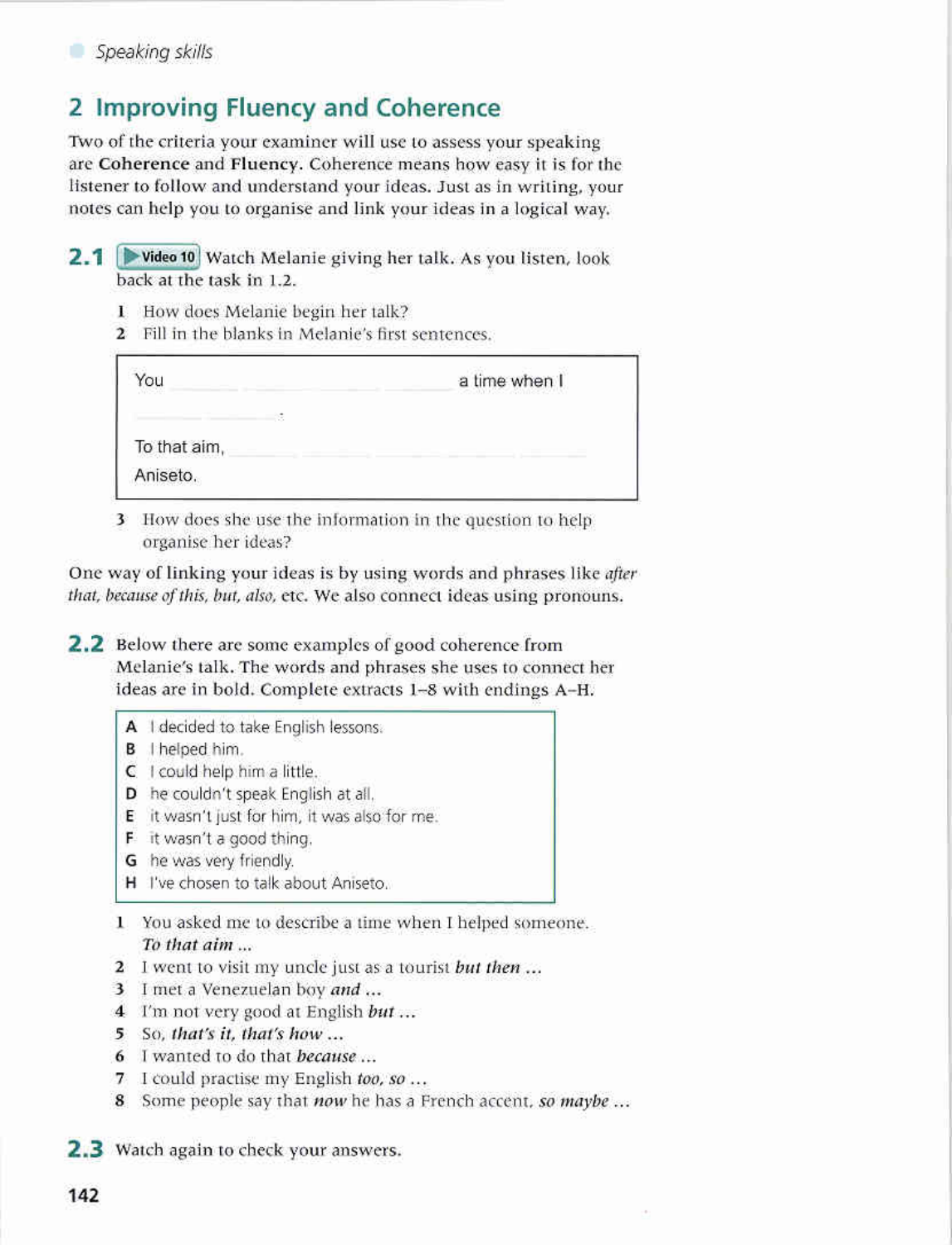- 2.4 It is important to use a variety of language. Do you think Melanie uses a variety of connecting words and phrases or does she repeat the same ones?
- 2.5 Melanie also connects her ideas using pronouns. Look again at the sentence endings A-H and highlight all of the pronouns.

Fluency refers to the speed of your delivery and how hesitant you are. Candidates who are hesitant often say er ... a lot.

- 2.6 P Video 11 Watch Saida's talk and think about coherence and fluency.
	- 1 What words and phrases does Saida use to link her ideas?
	- 2 What other connecting words could Saida have used?
	- 3 Does she use pronouns?
	- 4 Does Saida talk fluently, or is she quite hesitant?

## 3 Organising your notes and your talk

Making notes can help you to plan your ideas and to give you a fresh start during your talk. Your notes will help you to

- start you thinking about the topic.
- · organise your ideas (improve your coherence).
- keep going during your talk (improve your fluency).

**3.1** Read this Part 2 task and look at two different candidates' notes.

Describe a person who has been an important influence in your life. You should sav

who this person is and how long you have known him or her why you chose this person

how this person has influenced your life

and explain how you feel about him or her.

#### Candidate 1

Who and how long? older brother / 36 years old / a lawyer / lives in America / not see often / known him all my life

Why I chose him when young had problems at school / learning difficulties / his dream - to be a lawyer / failed many times / finally succeeded

How he has influenced my life taught me to keep going / have a clear goal / don't give up / last year: I failed important test / disappointed but didn't give up / trying again soon

My feelings grateful / admiration / proud

Test Tip When you are making your notes, try not to write too much. It is important to use this time to think and note down ideas or words, but you also need to be able to quickly look at your notes during your talk and easily find your next idea. Try to find a way that helps you do. this (e.g. organise your ideas clockwise on your page, rather than in a random order).